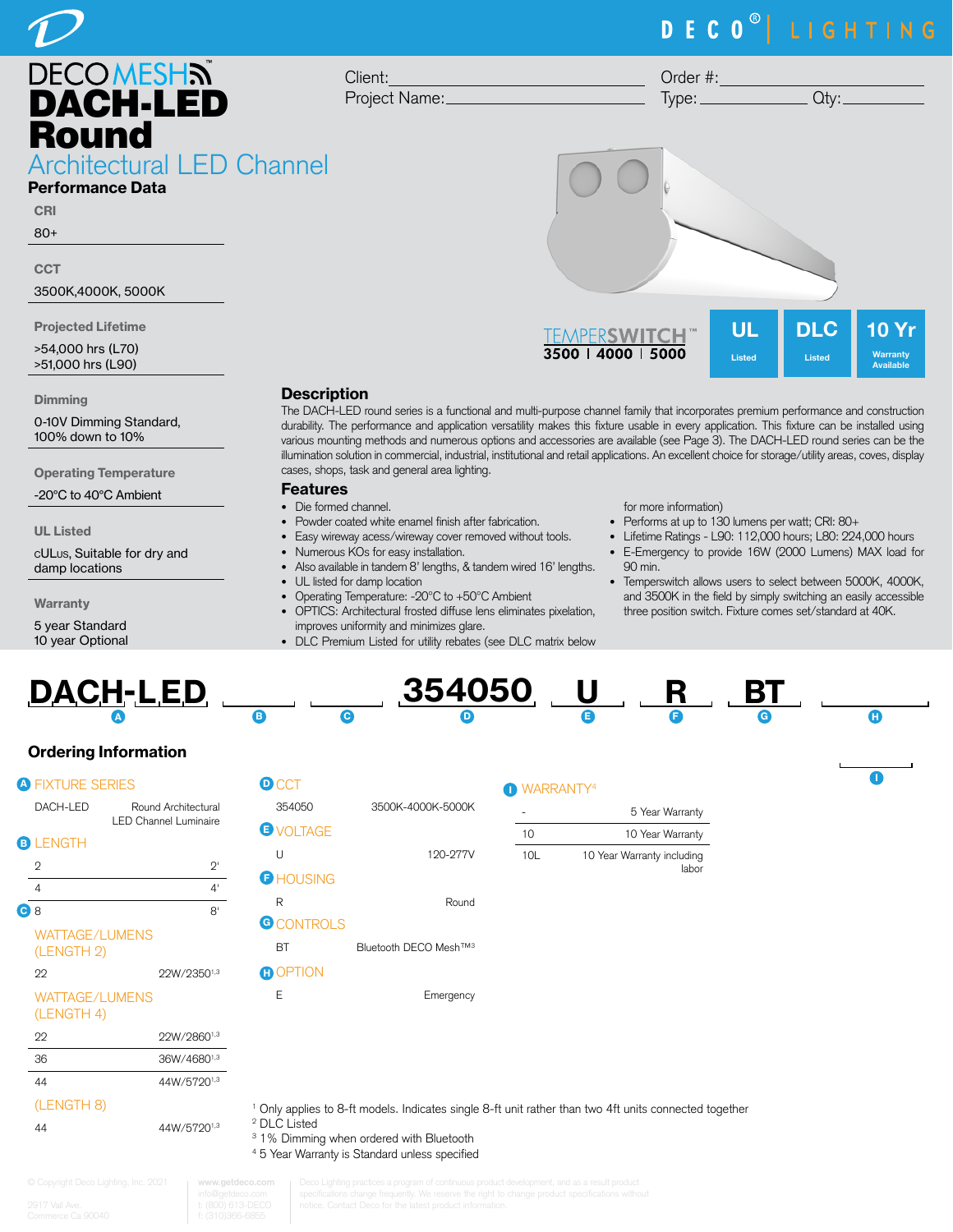## DACH-LED Round Architectural LED Channel

# \*Digitize your light.

### **Dimensions**



# **Photometrics**<br>Model 4' 35W 4000



8' 3.59" 92.76" 2.87"

#### Coefficients of Utilization Effective Floor Cavity Reflectance: 20%

| $RCC$ %:     |    |    | 80 |                         |                                   | 70                      |    |          |                                                                                         | <i>50</i> |                                                   | 30 |            |          | <i><b>10</b></i> | n           |
|--------------|----|----|----|-------------------------|-----------------------------------|-------------------------|----|----------|-----------------------------------------------------------------------------------------|-----------|---------------------------------------------------|----|------------|----------|------------------|-------------|
| <b>RW %:</b> | 70 | 50 | 30 | 0                       | 70                                | 50                      | 30 | $\bf{0}$ | 50                                                                                      | 30        | 20                                                |    | $50$ 30 20 | 50 30 20 |                  | $\mathbf 0$ |
|              |    |    |    |                         |                                   |                         |    |          |                                                                                         |           |                                                   |    |            |          |                  |             |
|              |    |    |    |                         | 1.04, 98, 93, 89 1.00, 95, 90, 70 |                         |    |          |                                                                                         |           | 69.  72. 75. 77.   77. 79. 82.   81.   55.   88.  |    |            |          |                  |             |
|              |    |    |    |                         |                                   |                         |    |          | [56] [59] .68. 66. [62] .66. 71. [66] .71. .66. [78] .75. .82. .90. [11] .77. .85. .94. |           |                                                   |    |            |          |                  |             |
|              |    |    |    |                         | .85 .74 .65 .58 .82 .71 .63 .48   |                         |    |          |                                                                                         |           | .67 .60 .54 .57 .52 .57 .52 .58 .54 .50 .67 .60   |    |            |          |                  |             |
| 4            |    |    |    |                         | .78 .65 .56 .49 .75 .63 .55 .41   |                         |    |          |                                                                                         |           | .59 .52 .46 .55 .49 .44 .52 .47 .42 .59 .52       |    |            |          |                  |             |
| 5.           |    |    |    | $.71$ $.58$ $.49$ $.42$ |                                   | $.68$ $.56$ $.48$ $.36$ |    |          |                                                                                         |           | .53 .45 .40 .50 .43 .38 .47 .41 .37 .34           |    |            |          |                  |             |
| 6            |    |    |    | $.66$ $.52$ $.43$ $.36$ |                                   | $.63$ $.51$ $.42$ $.32$ |    |          |                                                                                         |           | .48 .40 .35 .45 .38 .33 .42 .36 .32 .30           |    |            |          |                  |             |
|              |    |    |    |                         | .61 .47 .38 .32 .59 .46 .37 .28   |                         |    |          |                                                                                         |           | .26. 28. 33. 35. 29. 34. 41. 34. 39. 38. 43. 43.  |    |            |          |                  |             |
| 8            |    |    |    |                         | .57 .43 .34 .28 .55 .42 .34 .25   |                         |    |          |                                                                                         |           | .23 .25 .27 .27 .31 .26 .35 .30 .25 .30 .25 .40 . |    |            |          |                  |             |
| 9            |    |    |    | $.53$ $.39$ $.31$ $.26$ |                                   | $.51$ $.38$ $.31$ $.23$ |    |          |                                                                                         |           | .21. 23. 27. 23. 24. 28. 24. 28. 24. 29. 36.      |    |            |          |                  |             |
| 10           |    |    |    | $.50$ $.36$ $.28$ $.23$ |                                   |                         |    |          | 19.   21. 25. 20.   21. 26. 22.   22.   27.   34.    21. 28.   35.   36.                |           |                                                   |    |            |          |                  |             |

Zonal Lumen Summary

| Zone       | Lumens  | %Luminaire |
|------------|---------|------------|
| $0 - 30$   | 982.6   | 21.5%      |
| $0 - 40$   | 1,603.6 | 35.1%      |
| $0 - 60$   | 2,850.5 | 62.3%      |
| 50-90      | 1,186.4 | 25.9%      |
| $70 - 100$ | 877.0   | 19.2%      |
| 90-120     | 422.1   | 9.2%       |
| $0 - 90$   | 4,036.9 | 88.2%      |
| 90-180     | 537.9   | 11.8%      |
| $0 - 180$  | 4.574.8 | 100%       |

### Mounting Details





| A:           | End Cap                      |
|--------------|------------------------------|
| $\mathsf{B}$ | Suspension-mount with v-hook |
| C:           | Surface Mount                |
| $\mathbf{D}$ | T-Bar Clip Mounting hole     |
| F:           | Wiring Knockout              |

© Copyright Deco Lighting, Inc. 2021

2917 Vail Ave. Commerce Ca 90040

**www.getdeco.com** info@getdeco.com t: (800) 613-DECO f: (310)366-6855

Deco Lighting practices a program of continuous product development, and as a result product specifications change frequently. We reserve the right to change product specifications without specifications without notice. Contact Deco for the latest product information.